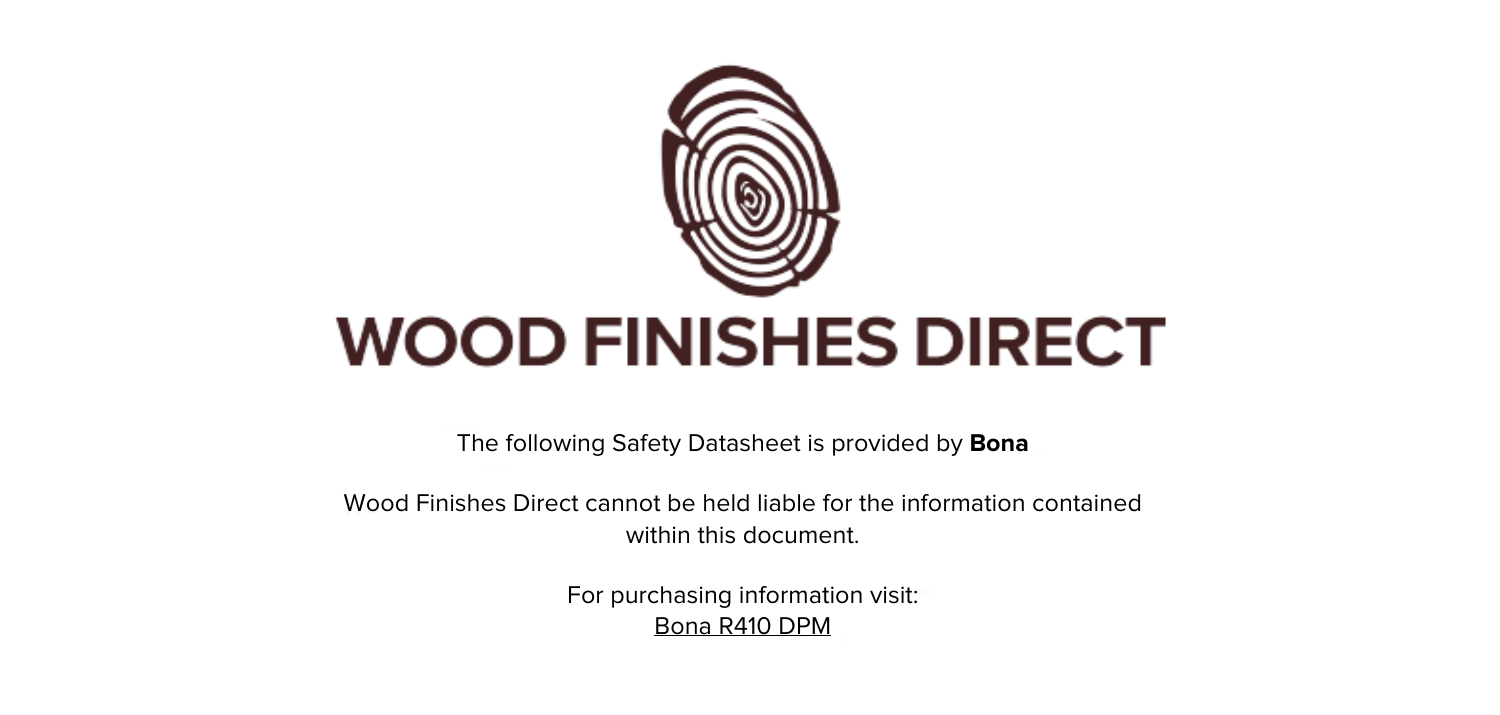Conforms to Regulation (EC) No. 1907/2006 (REACH), Annex II, as amended by Commission Regulation (EU) 2015/830

**Europe General information**

# **SAFETY DATA SHEET**

Bona R410 Komp. B



# **SECTION 1: Identification of the substance/mixture and of the company/ undertaking**

| <b>1.1 Product identifier</b>                           |                                                                                                      |
|---------------------------------------------------------|------------------------------------------------------------------------------------------------------|
| <b>Product name</b>                                     | : Bona R410 Komp. B                                                                                  |
| <b>Product description</b>                              | : Hardener.                                                                                          |
|                                                         | 1.2 Relevant identified uses of the substance or mixture and uses advised against<br>Not applicable. |
| 1.3 Details of the supplier<br>of the safety data sheet | $\therefore$ Bona AB<br>Box 210 74<br>SE-200 21 MALMO<br><b>SWEDEN</b><br>Tel. +46-(0)40-38 55 00    |
| e-mail address of person<br>responsible for this SDS    | : Environment@bona.com                                                                               |
| 1.4 Emergency telephone number                          |                                                                                                      |
| <b>Supplier</b>                                         |                                                                                                      |
| <b>Telephone number</b>                                 | : 46(0)40385500                                                                                      |
| <b>Hours of operation</b>                               | $: 8.00 - 16.00$                                                                                     |

# **SECTION 2: Hazards identification**

**Information limitations**

### **Classification according to Regulation (EC) No. 1272/2008 [CLP/GHS] 2.1 Classification of the substance or mixture Product definition :** Mixture See Section 16 for the full text of the H statements declared above. Acute Tox. 4, H302 Acute Tox. 4, H332 Skin Corr. 1, H314 Eye Dam. 1, H318 Skin Sens. 1, H317 The product is classified as hazardous according to Regulation (EC) 1272/2008 as amended.

**:** Information in English only!

See Section 11 for more detailed information on health effects and symptoms.

| <b>2.2 Label elements</b><br><b>Hazard pictograms</b> |                                                                                                                           |
|-------------------------------------------------------|---------------------------------------------------------------------------------------------------------------------------|
| <b>Signal word</b>                                    | Danger                                                                                                                    |
| <b>Hazard statements</b>                              | : Harmful if swallowed or if inhaled.<br>Causes severe skin burns and eye damage.<br>May cause an allergic skin reaction. |

**Precautionary statements**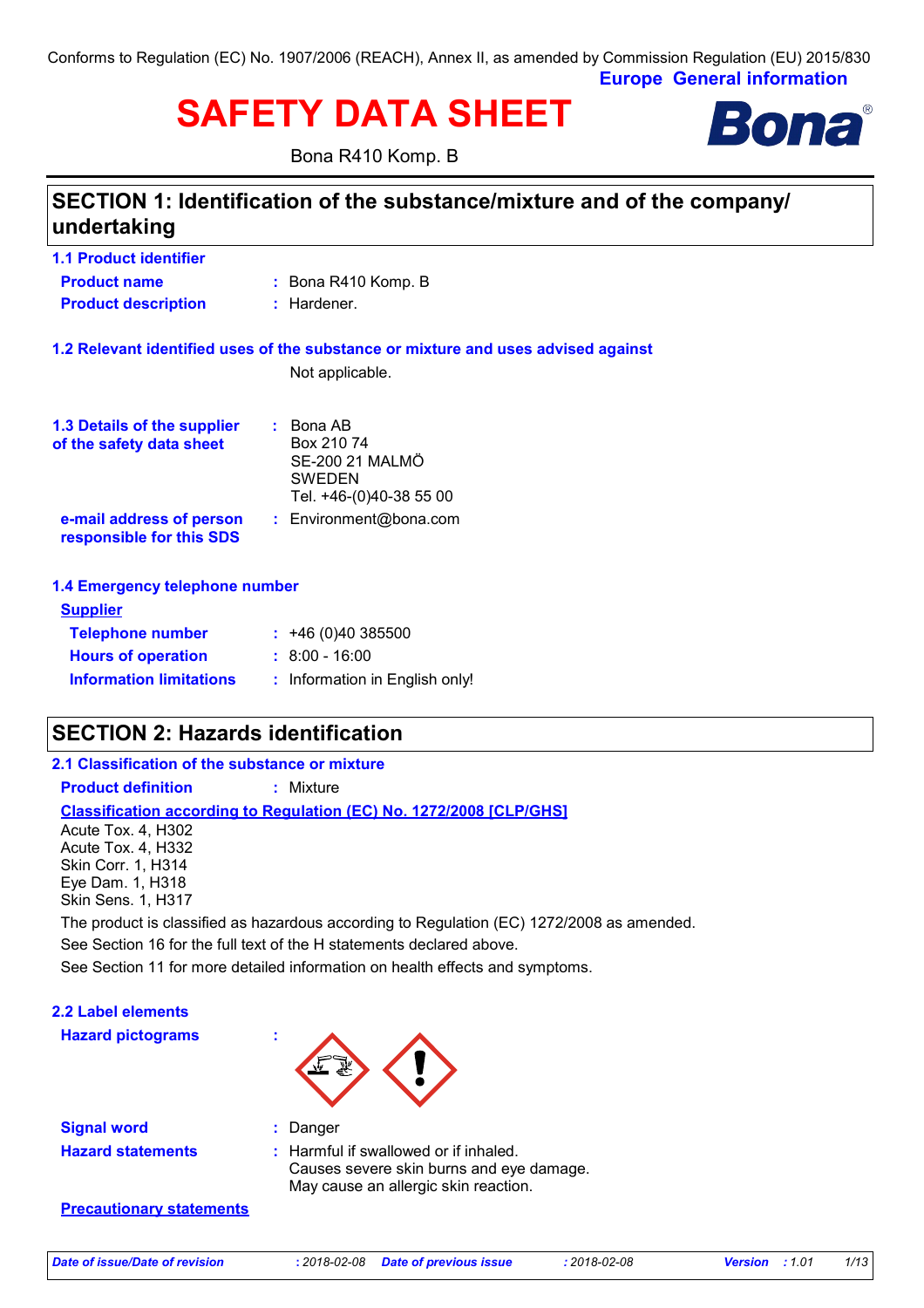# **SECTION 2: Hazards identification**

| <b>Prevention</b>                                                                                                                                               | : Wear protective gloves: > 8 hours (breakthrough time): nitrile rubber Wear eye or<br>face protection. Wear protective clothing. Avoid breathing vapour.                                                                                                                                                                                                                                                                                                                                                                                                                                                                           |
|-----------------------------------------------------------------------------------------------------------------------------------------------------------------|-------------------------------------------------------------------------------------------------------------------------------------------------------------------------------------------------------------------------------------------------------------------------------------------------------------------------------------------------------------------------------------------------------------------------------------------------------------------------------------------------------------------------------------------------------------------------------------------------------------------------------------|
| <b>Response</b>                                                                                                                                                 | : IF INHALED: Remove victim to fresh air and keep at rest in a position comfortable<br>for breathing. Immediately call a POISON CENTER or physician. IF SWALLOWED:<br>Immediately call a POISON CENTER or physician. Do NOT induce vomiting. IF ON<br>SKIN: Wash with plenty of soap and water. Take off immediately all contaminated<br>clothing. Wash contaminated clothing before reuse. Immediately call a POISON<br>CENTER or physician. IF IN EYES: Rinse cautiously with water for several minutes.<br>Remove contact lenses, if present and easy to do. Continue rinsing. Immediately<br>call a POISON CENTER or physician. |
| <b>Storage</b>                                                                                                                                                  | : Not applicable.                                                                                                                                                                                                                                                                                                                                                                                                                                                                                                                                                                                                                   |
| <b>Disposal</b>                                                                                                                                                 | : Dispose of contents and container in accordance with all local, regional, national<br>and international regulations.                                                                                                                                                                                                                                                                                                                                                                                                                                                                                                              |
| <b>Hazardous ingredients</b>                                                                                                                                    | benzyl alcohol<br>3-aminomethyl-3,5,5-trimethylcyclohexylamine<br>N,N,N',N',N'',N''-hexamethyl-1,3,5-triazine-1,3,5(2H,4H,6H)-tripropanamine                                                                                                                                                                                                                                                                                                                                                                                                                                                                                        |
| <b>Supplemental label</b><br>elements                                                                                                                           | : Not applicable.                                                                                                                                                                                                                                                                                                                                                                                                                                                                                                                                                                                                                   |
| <b>Annex XVII - Restrictions</b><br>on the manufacture,<br>placing on the market and<br>use of certain dangerous<br>substances, mixtures and<br><b>articles</b> | : Not applicable.                                                                                                                                                                                                                                                                                                                                                                                                                                                                                                                                                                                                                   |
| <b>Special packaging requirements</b>                                                                                                                           |                                                                                                                                                                                                                                                                                                                                                                                                                                                                                                                                                                                                                                     |
| <b>Containers to be fitted</b><br>with child-resistant<br>fastenings                                                                                            | : Not applicable.                                                                                                                                                                                                                                                                                                                                                                                                                                                                                                                                                                                                                   |
| <b>Tactile warning of danger : Not applicable.</b>                                                                                                              |                                                                                                                                                                                                                                                                                                                                                                                                                                                                                                                                                                                                                                     |
| <b>2.3 Other hazards</b>                                                                                                                                        |                                                                                                                                                                                                                                                                                                                                                                                                                                                                                                                                                                                                                                     |

**Other hazards which do not result in classification :** None known.

# **SECTION 3: Composition/information on ingredients**

| <b>Identifiers</b>                                               | $\frac{9}{6}$ | <b>Regulation (EC) No.</b><br>1272/2008 [CLP]                                                                                           | <b>Type</b>         |
|------------------------------------------------------------------|---------------|-----------------------------------------------------------------------------------------------------------------------------------------|---------------------|
| EC: 202-859-9<br>CAS: 100-51-6                                   | ≥50 - ≤75     | Acute Tox. 4, H302<br>Acute Tox. 4, H332                                                                                                | $[1]$               |
| REACH#:<br>01-2119514687-32<br>EC: 220-666-8<br>CAS: 2855-13-2   | $≥10 - 25$    | Acute Tox. 4, H302<br>Acute Tox. 4, H312<br>Skin Corr. 1B, H314<br>Eye Dam. 1, H318<br>Skin Sens. 1, H317<br>Aquatic Chronic 3,<br>H412 | $[1]$               |
| REACH #:<br>01-2119983514-30<br>EC: 240-004-1<br>CAS: 15875-13-5 | ≤10           | Acute Tox. 4, H312<br>Skin Irrit. 2, H315<br>Eye Dam. 1, H318<br>See Section 16 for<br>the full text of the H                           | [1]                 |
|                                                                  | : Mixture     |                                                                                                                                         | statements declared |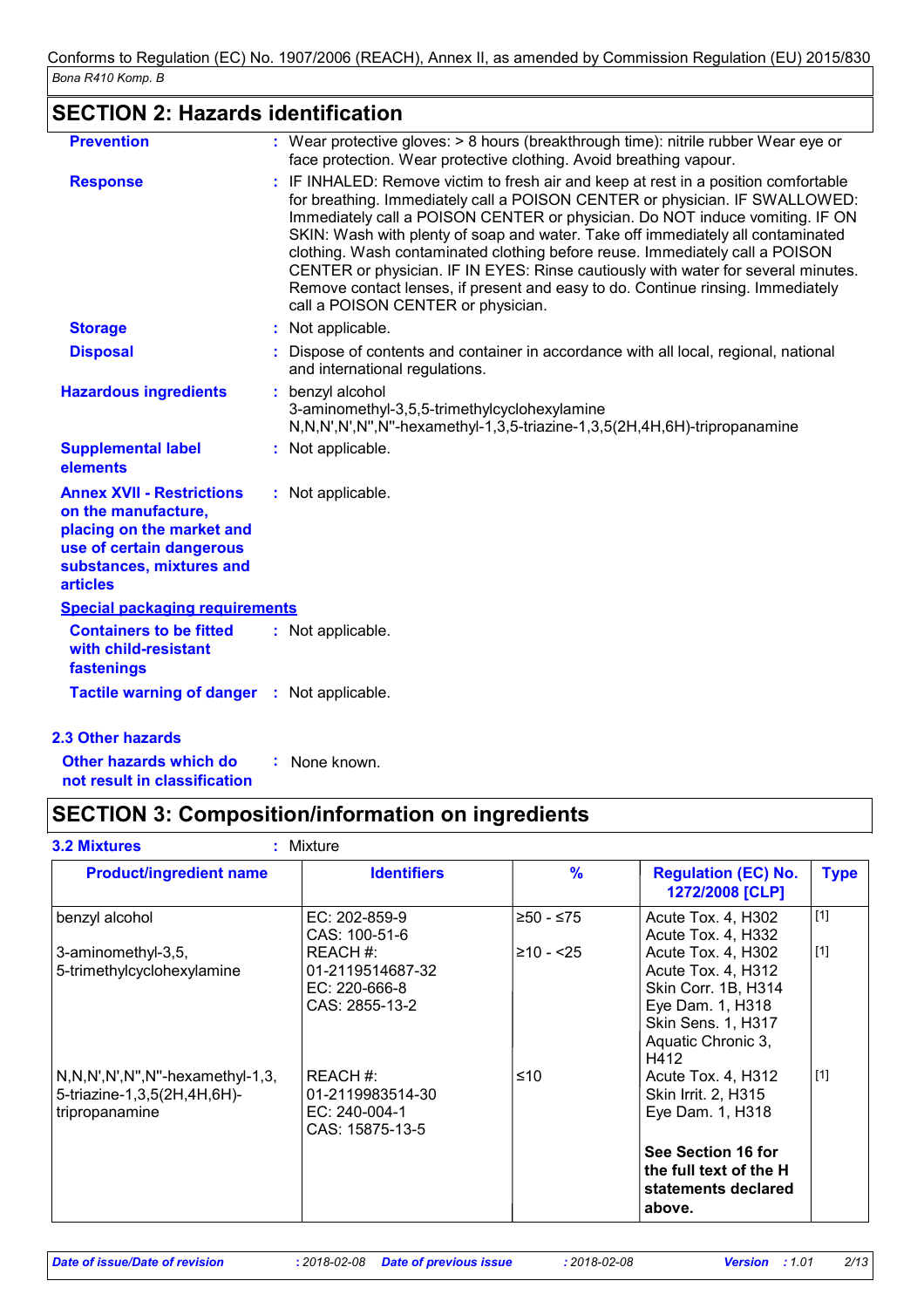### **SECTION 3: Composition/information on ingredients**

There are no additional ingredients present which, within the current knowledge of the supplier and in the concentrations applicable, are classified as hazardous to health or the environment, are PBTs, vPvBs or Substances of equivalent concern, or have been assigned a workplace exposure limit and hence require reporting in this section.

### **T**<sub>vpe</sub>

[1] Substance classified with a health or environmental hazard

[2] Substance with a workplace exposure limit

- [3] Substance meets the criteria for PBT according to Regulation (EC) No. 1907/2006, Annex XIII
- [4] Substance meets the criteria for vPvB according to Regulation (EC) No. 1907/2006, Annex XIII

[5] Substance of equivalent concern

Occupational exposure limits, if available, are listed in Section 8.

### **SECTION 4: First aid measures**

| <b>4.1 Description of first aid measures</b> |                                                                                                                                                                                                                                                                                                                                                                                                                 |
|----------------------------------------------|-----------------------------------------------------------------------------------------------------------------------------------------------------------------------------------------------------------------------------------------------------------------------------------------------------------------------------------------------------------------------------------------------------------------|
| <b>General</b>                               | : In all cases of doubt, or when symptoms persist, seek medical attention. Never give<br>anything by mouth to an unconscious person. If unconscious, place in recovery<br>position and seek medical advice.                                                                                                                                                                                                     |
| Eye contact                                  | : Check for and remove any contact lenses. Immediately flush eyes with running<br>water for at least 15 minutes, keeping eyelids open. Seek immediate medical<br>attention.                                                                                                                                                                                                                                     |
| <b>Inhalation</b>                            | : Remove to fresh air. Keep person warm and at rest. If not breathing, if breathing is<br>irregular or if respiratory arrest occurs, provide artificial respiration or oxygen by<br>trained personnel.                                                                                                                                                                                                          |
| <b>Skin contact</b>                          | : Remove contaminated clothing and shoes. Wash skin thoroughly with soap and<br>water or use recognised skin cleanser. Do NOT use solvents or thinners.                                                                                                                                                                                                                                                         |
| <b>Ingestion</b>                             | : If swallowed, seek medical advice immediately and show the container or label.<br>Keep person warm and at rest. Do NOT induce vomiting.                                                                                                                                                                                                                                                                       |
| <b>Protection of first-aiders</b>            | : No action shall be taken involving any personal risk or without suitable training. If it<br>is suspected that fumes are still present, the rescuer should wear an appropriate<br>mask or self-contained breathing apparatus. It may be dangerous to the person<br>providing aid to give mouth-to-mouth resuscitation. Wash contaminated clothing<br>thoroughly with water before removing it, or wear gloves. |

### **4.2 Most important symptoms and effects, both acute and delayed**

There are no data available on the mixture itself. The mixture has been assessed following the conventional method of the CLP Regulation (EC) No 1272/2008 and is classified for toxicological properties accordingly. See Sections 2 and 3 for details.

Exposure to component solvent vapour concentrations in excess of the stated occupational exposure limit may result in adverse health effects such as mucous membrane and respiratory system irritation and adverse effects on the kidneys, liver and central nervous system. Symptoms and signs include headache, dizziness, fatigue, muscular weakness, drowsiness and, in extreme cases, loss of consciousness.

Solvents may cause some of the above effects by absorption through the skin. Repeated or prolonged contact with the mixture may cause removal of natural fat from the skin, resulting in non-allergic contact dermatitis and absorption through the skin.

If splashed in the eyes, the liquid may cause irritation and reversible damage.

Ingestion may cause nausea, diarrhea and vomiting.

This takes into account, where known, delayed and immediate effects and also chronic effects of components from short-term and long-term exposure by oral, inhalation and dermal routes of exposure and eye contact.

Contains 3-aminomethyl-3,5,5-trimethylcyclohexylamine. May produce an allergic reaction.

|                            | 4.3 Indication of any immediate medical attention and special treatment needed                                                                                           |
|----------------------------|--------------------------------------------------------------------------------------------------------------------------------------------------------------------------|
| <b>Notes to physician</b>  | : In case of inhalation of decomposition products in a fire, symptoms may be delayed.<br>The exposed person may need to be kept under medical surveillance for 48 hours. |
| <b>Specific treatments</b> | : No specific treatment.                                                                                                                                                 |

See toxicological information (Section 11)

| Date of issue/Date of revision | : 2018-02-08 Date of previous issue | 2018-02-08 | <b>Version</b> : 1.01 | 3/13 |
|--------------------------------|-------------------------------------|------------|-----------------------|------|
|                                |                                     |            |                       |      |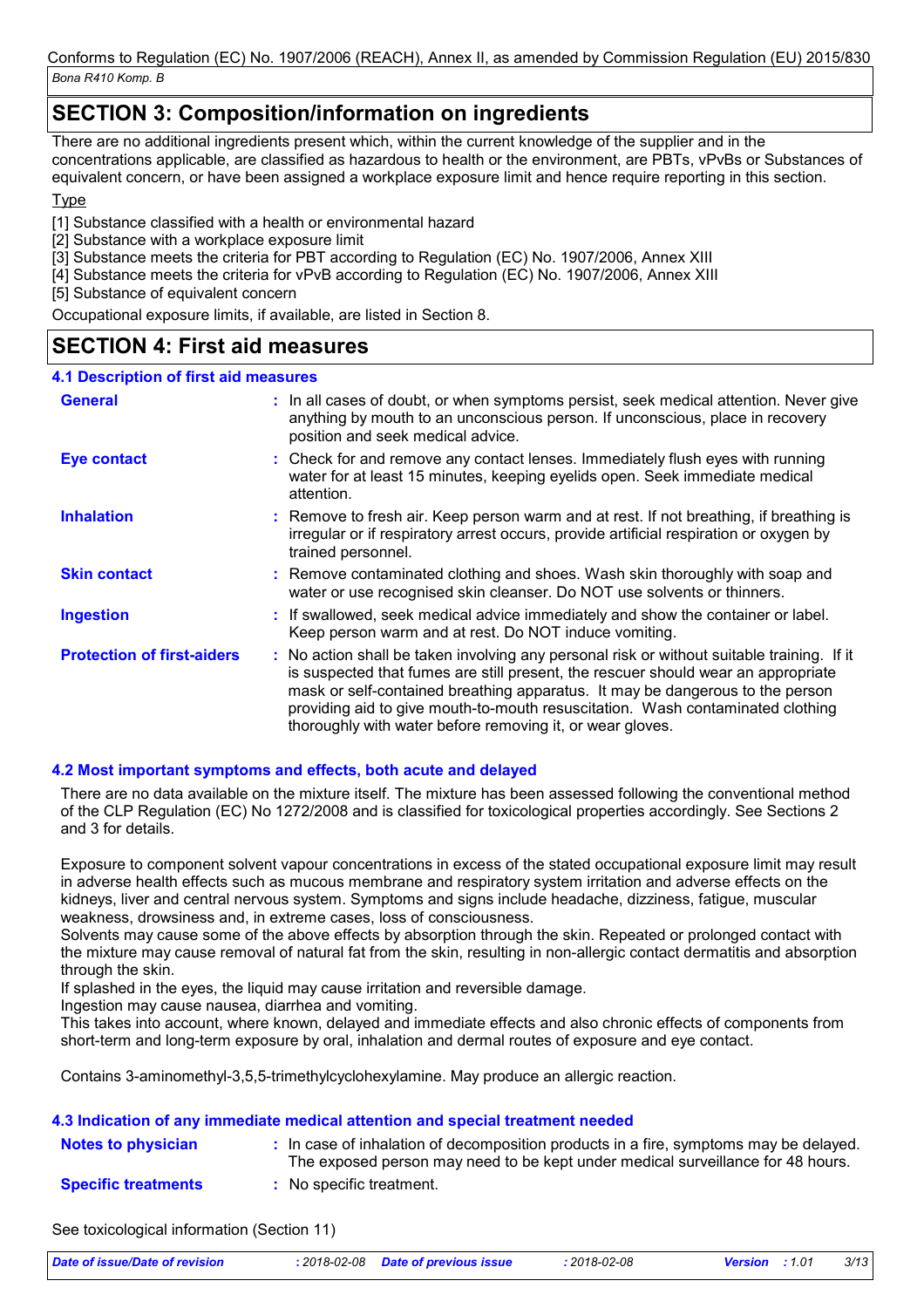## **SECTION 5: Firefighting measures**

| 5.1 Extinguishing media                                  |                                                                                                                              |
|----------------------------------------------------------|------------------------------------------------------------------------------------------------------------------------------|
| <b>Suitable extinguishing</b><br>media                   | : Recommended: alcohol-resistant foam, $CO2$ , powders, water spray.                                                         |
| <b>Unsuitable extinguishing</b><br>media                 | : Do not use water jet.                                                                                                      |
|                                                          | 5.2 Special hazards arising from the substance or mixture                                                                    |
| <b>Hazards from the</b><br>substance or mixture          | : Fire will produce dense black smoke. Exposure to decomposition products may<br>cause a health hazard.                      |
| <b>Hazardous thermal</b><br>decomposition products       | : Decomposition products may include the following materials: carbon monoxide,<br>carbon dioxide, smoke, oxides of nitrogen. |
| <b>5.3 Advice for firefighters</b>                       |                                                                                                                              |
| <b>Special protective actions</b><br>for fire-fighters   | : Cool closed containers exposed to fire with water. Do not release runoff from fire to<br>drains or watercourses.           |
| <b>Special protective</b><br>equipment for fire-fighters | : Appropriate breathing apparatus may be required.                                                                           |

# **SECTION 6: Accidental release measures**

|                                                                | 6.1 Personal precautions, protective equipment and emergency procedures                                                                                                                                                                                                            |
|----------------------------------------------------------------|------------------------------------------------------------------------------------------------------------------------------------------------------------------------------------------------------------------------------------------------------------------------------------|
| For non-emergency<br>personnel                                 | : Exclude sources of ignition and ventilate the area. Avoid breathing vapour or mist.<br>Refer to protective measures listed in sections 7 and 8.                                                                                                                                  |
| For emergency responders :                                     | If specialised clothing is required to deal with the spillage, take note of any<br>information in Section 8 on suitable and unsuitable materials. See also the<br>information in "For non-emergency personnel".                                                                    |
| <b>6.2 Environmental</b><br><b>precautions</b>                 | : Do not allow to enter drains or watercourses. If the product contaminates lakes,<br>rivers, or sewers, inform the appropriate authorities in accordance with local<br>regulations.                                                                                               |
| 6.3 Methods and material<br>for containment and<br>cleaning up | : Contain and collect spillage with non-combustible, absorbent material e.g. sand,<br>earth, vermiculite or diatomaceous earth and place in container for disposal<br>according to local regulations (see Section 13). Preferably clean with a detergent.<br>Avoid using solvents. |
| 6.4 Reference to other<br><b>sections</b>                      | : See Section 1 for emergency contact information.<br>See Section 8 for information on appropriate personal protective equipment.<br>See Section 13 for additional waste treatment information.                                                                                    |

### **SECTION 7: Handling and storage**

The information in this section contains generic advice and guidance. The list of Identified Uses in Section 1 should be consulted for any available use-specific information provided in the Exposure Scenario(s).

| <b>7.1 Precautions for safe</b><br>handling | : Prevent the creation of flammable or explosive concentrations of vapours in air and<br>avoid vapour concentrations higher than the occupational exposure limits.<br>In addition, the product should only be used in areas from which all naked lights and<br>other sources of ignition have been excluded. Electrical equipment should be<br>protected to the appropriate standard.<br>Mixture may charge electrostatically: always use earthing leads when transferring<br>from one container to another.<br>Operators should wear antistatic footwear and clothing and floors should be of the<br>conducting type.<br>Keep away from heat, sparks and flame. No sparking tools should be used.<br>Avoid contact with skin and eyes. Avoid the inhalation of dust, particulates, spray or<br>mist arising from the application of this mixture. Avoid inhalation of dust from |                    |                               |
|---------------------------------------------|----------------------------------------------------------------------------------------------------------------------------------------------------------------------------------------------------------------------------------------------------------------------------------------------------------------------------------------------------------------------------------------------------------------------------------------------------------------------------------------------------------------------------------------------------------------------------------------------------------------------------------------------------------------------------------------------------------------------------------------------------------------------------------------------------------------------------------------------------------------------------------|--------------------|-------------------------------|
| Date of issue/Date of revision              | <b>Date of previous issue</b><br>$: 2018 - 02 - 08$                                                                                                                                                                                                                                                                                                                                                                                                                                                                                                                                                                                                                                                                                                                                                                                                                              | $: 2018 - 02 - 08$ | 4/13<br><b>Version</b> : 1.01 |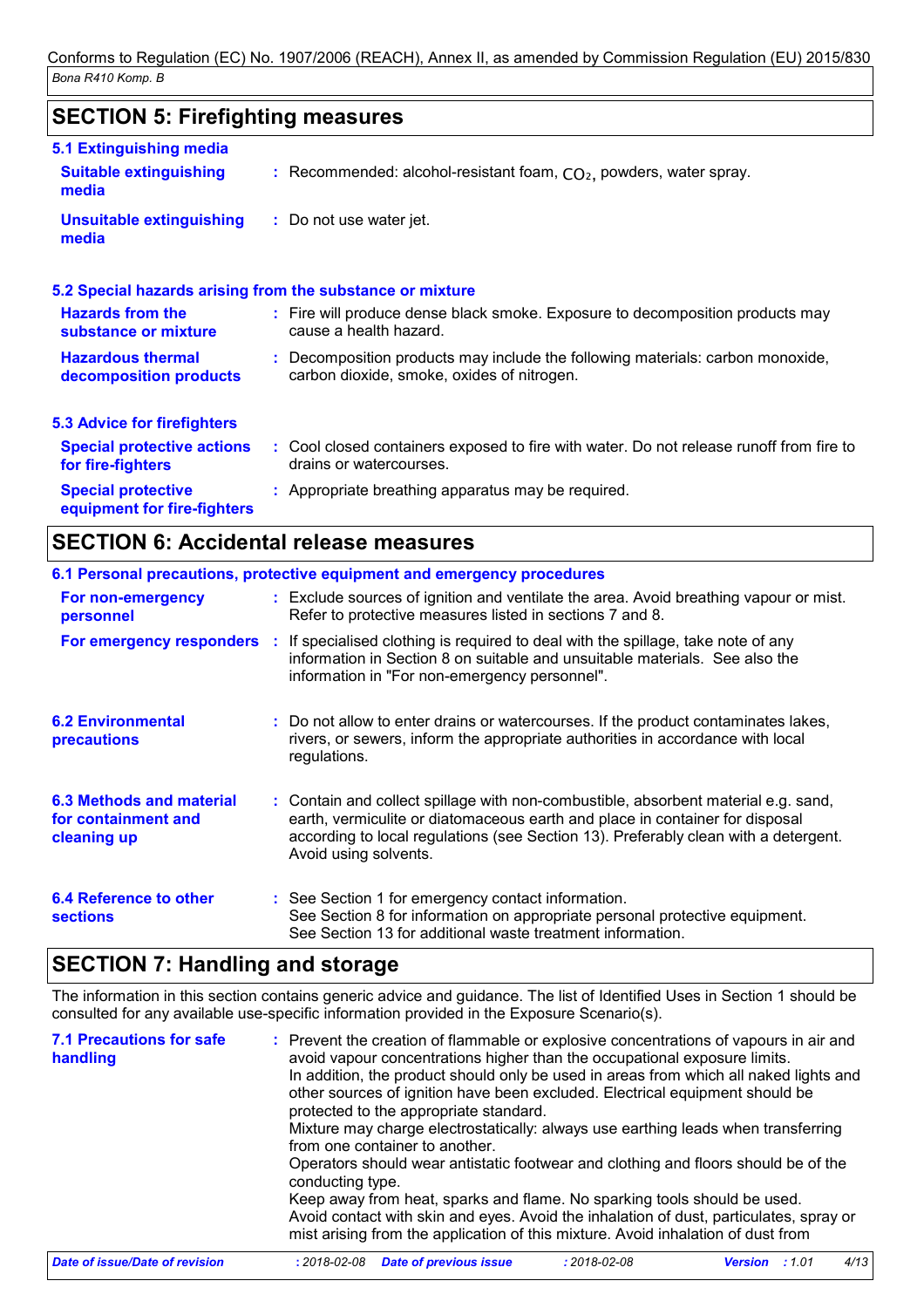### **SECTION 7: Handling and storage**

#### sanding.

Eating, drinking and smoking should be prohibited in areas where this material is handled, stored and processed.

Put on appropriate personal protective equipment (see Section 8).

Never use pressure to empty. Container is not a pressure vessel.

Always keep in containers made from the same material as the original one. Comply with the health and safety at work laws.

Do not allow to enter drains or watercourses.

**Information on fire and explosion protection**

Vapours are heavier than air and may spread along floors. Vapours may form explosive mixtures with air.

### **7.2 Conditions for safe storage, including any incompatibilities**

Store in accordance with local regulations.

#### **Notes on joint storage**

Keep away from: oxidising agents, strong alkalis, strong acids.

### **Additional information on storage conditions**

Observe label precautions. Store in a dry, cool and well-ventilated area. Keep away from heat and direct sunlight. Keep away from sources of ignition. No smoking. Prevent unauthorised access. Containers that have been opened must be carefully resealed and kept upright to prevent leakage.

**Recommendations :** : Not available.

**Industrial sector specific : solutions** Not available.

### **SECTION 8: Exposure controls/personal protection**

The information in this section contains generic advice and guidance. Information is provided based on typical anticipated uses of the product. Additional measures might be required for bulk handling or other uses that could significantly increase worker exposure or environmental releases.

### **8.1 Control parameters**

### **Occupational exposure limits**

No exposure limit value known.

Recommended monitoring : If this product contains ingredients with exposure limits, personal, workplace **procedures** atmosphere or biological monitoring may be required to determine the effectiveness of the ventilation or other control measures and/or the necessity to use respiratory protective equipment. Reference should be made to monitoring standards, such as the following: European Standard EN 689 (Workplace atmospheres - Guidance for the assessment of exposure by inhalation to chemical agents for comparison with limit values and measurement strategy) European Standard EN 14042 (Workplace atmospheres - Guide for the application and use of procedures for the assessment of exposure to chemical and biological agents) European Standard EN 482 (Workplace atmospheres - General requirements for the performance of procedures for the measurement of chemical agents) Reference to national guidance documents for methods for the determination of hazardous substances will also be required.

### **DNELs/DMELs**

| <b>Product/ingredient name</b> | <b>Type</b> | <b>Exposure</b>          | Value                         | <b>Population</b>                | <b>Effects</b> |
|--------------------------------|-------------|--------------------------|-------------------------------|----------------------------------|----------------|
| benzyl alcohol                 | <b>DNEL</b> | Short term<br>Inhalation | 90 mg/m $3$                   | Workers                          | Systemic       |
|                                | <b>DNEL</b> | Long term Dermal         | 9,5 ng/kg<br>bw/day           | Workers                          | Systemic       |
|                                | <b>DNEL</b> | Long term Dermal         | $5,7 \text{ mg/kg}$<br>bw/day | Consumers                        | Systemic       |
|                                | <b>DNEL</b> | Long term<br>Inhalation  |                               | 19,1 mg/m <sup>3</sup> Consumers | Systemic       |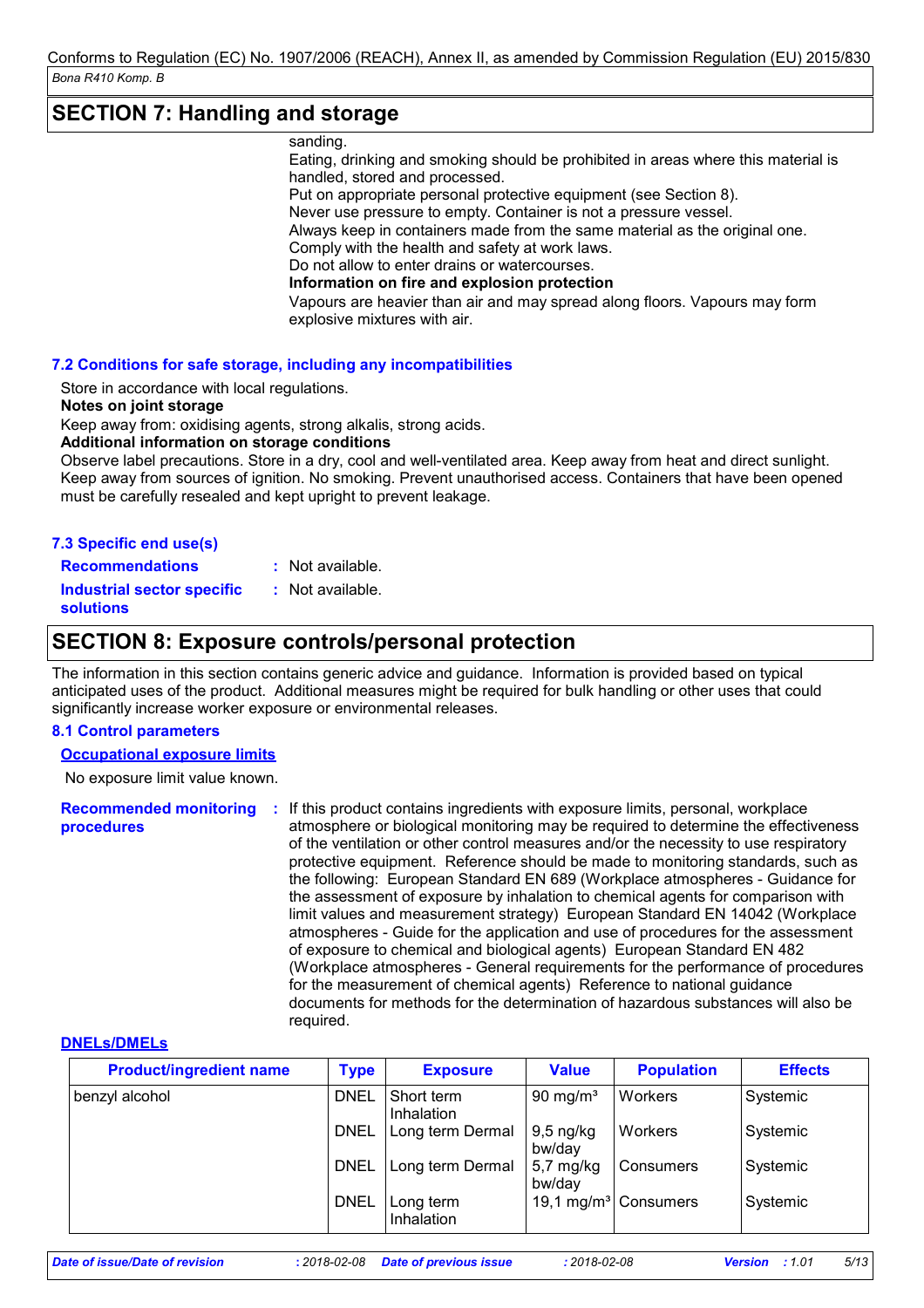### **SECTION 8: Exposure controls/personal protection**

### **PNECs**

No PNECs available

| <b>Appropriate engineering</b>        | : Provide adequate ventilation. Where reasonably practicable, this should be                                                                                                                                                                                                                                                                                                                                                                                                |
|---------------------------------------|-----------------------------------------------------------------------------------------------------------------------------------------------------------------------------------------------------------------------------------------------------------------------------------------------------------------------------------------------------------------------------------------------------------------------------------------------------------------------------|
| controls                              | achieved by the use of local exhaust ventilation and good general extraction. If<br>these are not sufficient to maintain concentrations of particulates and solvent<br>vapours below the OEL, suitable respiratory protection must be worn.                                                                                                                                                                                                                                 |
| <b>Individual protection measures</b> |                                                                                                                                                                                                                                                                                                                                                                                                                                                                             |
| <b>Hygiene measures</b>               | : Wash hands, forearms and face thoroughly after handling chemical products, before<br>eating, smoking and using the lavatory and at the end of the working period.<br>Appropriate techniques should be used to remove potentially contaminated clothing.<br>Contaminated work clothing should not be allowed out of the workplace. Wash<br>contaminated clothing before reusing. Ensure that eyewash stations and safety<br>showers are close to the workstation location. |
| <b>Eye/face protection</b>            | : Use safety eyewear designed to protect against splash of liquids.                                                                                                                                                                                                                                                                                                                                                                                                         |
| <b>Skin protection</b>                |                                                                                                                                                                                                                                                                                                                                                                                                                                                                             |
| <b>Hand protection</b>                |                                                                                                                                                                                                                                                                                                                                                                                                                                                                             |
| combination of chemicals.             | There is no one glove material or combination of materials that will give unlimited resistance to any individual or                                                                                                                                                                                                                                                                                                                                                         |
|                                       | The breakthrough time must be greater than the end use time of the product.                                                                                                                                                                                                                                                                                                                                                                                                 |
|                                       | The instructions and information provided by the glove manufacturer on use, storage, maintenance and                                                                                                                                                                                                                                                                                                                                                                        |
|                                       |                                                                                                                                                                                                                                                                                                                                                                                                                                                                             |
| replacement must be followed.         |                                                                                                                                                                                                                                                                                                                                                                                                                                                                             |
|                                       | Gloves should be replaced regularly and if there is any sign of damage to the glove material.<br>Always ensure that gloves are free from defects and that they are stored and used correctly.                                                                                                                                                                                                                                                                               |
|                                       | The performance or effectiveness of the glove may be reduced by physical/chemical damage and poor                                                                                                                                                                                                                                                                                                                                                                           |
| maintenance.<br>occurred.             | Barrier creams may help to protect the exposed areas of the skin but should not be applied once exposure has                                                                                                                                                                                                                                                                                                                                                                |
| <b>Gloves</b>                         | : For prolonged or repeated handling, use the following type of gloves:                                                                                                                                                                                                                                                                                                                                                                                                     |
|                                       | Recommended: nitrile rubber                                                                                                                                                                                                                                                                                                                                                                                                                                                 |
|                                       | The recommendation for the type or types of glove to use when handling this<br>product is based on information from the following source:                                                                                                                                                                                                                                                                                                                                   |
|                                       | The user must check that the final choice of type of glove selected for handling this<br>product is the most appropriate and takes into account the particular conditions of<br>use, as included in the user's risk assessment.                                                                                                                                                                                                                                             |
| <b>Body protection</b>                | : Personnel should wear antistatic clothing made of natural fibres or of high-<br>temperature-resistant synthetic fibres.                                                                                                                                                                                                                                                                                                                                                   |
| <b>Other skin protection</b>          | : Appropriate footwear and any additional skin protection measures should be<br>selected based on the task being performed and the risks involved and should be<br>approved by a specialist before handling this product.                                                                                                                                                                                                                                                   |
| <b>Respiratory protection</b>         | : If workers are exposed to concentrations above the exposure limit, they must use<br>appropriate, certified respirators.                                                                                                                                                                                                                                                                                                                                                   |

#### $\mathbf l$ **9.1 Information on basic physical and chemical properties**

| <b>Appearance</b>     |                    |
|-----------------------|--------------------|
| <b>Physical state</b> | : Liquid.          |
| <b>Colour</b>         | $:$ Not available. |
| <b>Odour</b>          | : Amine-like.      |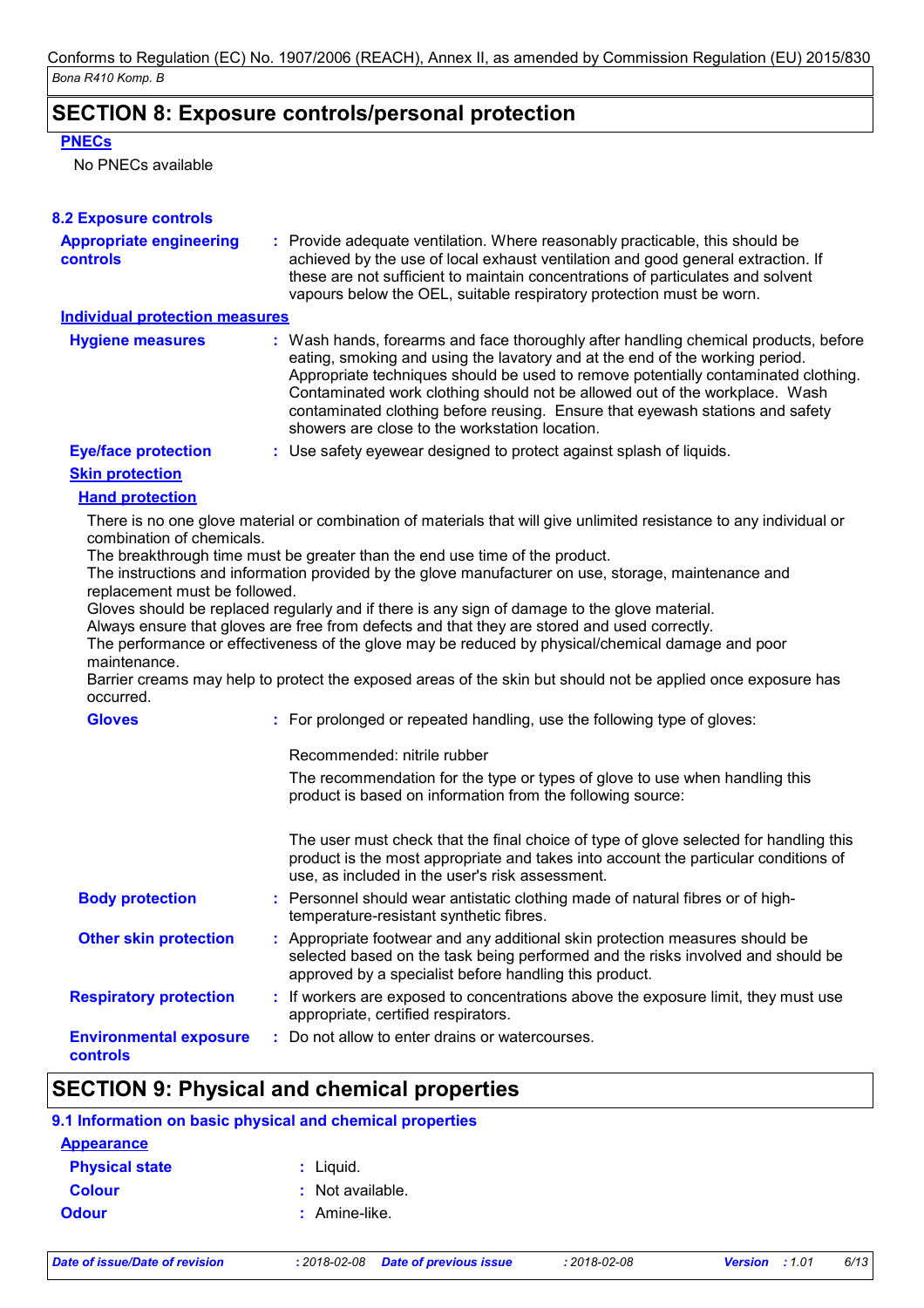# **SECTION 9: Physical and chemical properties**

| <b>Odour threshold</b>                                 | : Not applicable.                                                         |
|--------------------------------------------------------|---------------------------------------------------------------------------|
| pH                                                     | : 12                                                                      |
| <b>Melting point/freezing point</b>                    | : Not available.                                                          |
| Initial boiling point and<br>boiling range             | $: >210^{\circ}$ C                                                        |
| <b>Flash point</b>                                     | : Closed cup: 109°C                                                       |
| <b>Evaporation rate</b>                                | : Not available.                                                          |
| <b>Flammability (solid, gas)</b>                       | : Not applicable.                                                         |
| <b>Upper/lower flammability or</b><br>explosive limits | : Not applicable.                                                         |
| <b>Vapour pressure</b>                                 | : Not available.                                                          |
| <b>Vapour density</b>                                  | : Not available.                                                          |
| <b>Relative density</b>                                | : 1,06                                                                    |
| <b>Solubility(ies)</b>                                 | : Partially soluble in the following materials: cold water and hot water. |
| <b>Partition coefficient: n-octanol/</b><br>water      | : Not applicable.                                                         |
| <b>Auto-ignition temperature</b>                       | : Not available.                                                          |
| <b>Decomposition temperature</b>                       | : Not applicable.                                                         |
| <b>Viscosity</b>                                       | Dynamic (room temperature): 350 mPa·s                                     |
| <b>Explosive properties</b>                            | : Not available.                                                          |
| <b>Oxidising properties</b>                            | : Not available.                                                          |
| 9.2 Other information                                  |                                                                           |
| <b>Solubility in water</b>                             | : Not available.                                                          |

No additional information.

# **SECTION 10: Stability and reactivity**

|                                                 | .                                                                                                                                   |
|-------------------------------------------------|-------------------------------------------------------------------------------------------------------------------------------------|
| <b>10.6 Hazardous</b><br>decomposition products | : Decomposition products may include the following materials: carbon monoxide,<br>carbon dioxide, smoke, oxides of nitrogen.        |
| <b>10.5 Incompatible materials</b>              | : Keep away from the following materials to prevent strong exothermic reactions:<br>oxidising agents, strong alkalis, strong acids. |
| <b>10.4 Conditions to avoid</b>                 | : When exposed to high temperatures may produce hazardous decomposition<br>products.                                                |
| 10.3 Possibility of<br>hazardous reactions      | : Under normal conditions of storage and use, hazardous reactions will not occur.                                                   |
| <b>10.2 Chemical stability</b>                  | : Stable under recommended storage and handling conditions (see Section 7).                                                         |
| <b>10.1 Reactivity</b>                          | : No specific test data related to reactivity available for this product or its ingredients.                                        |

### **SECTION 11: Toxicological information**

**11.1 Information on toxicological effects**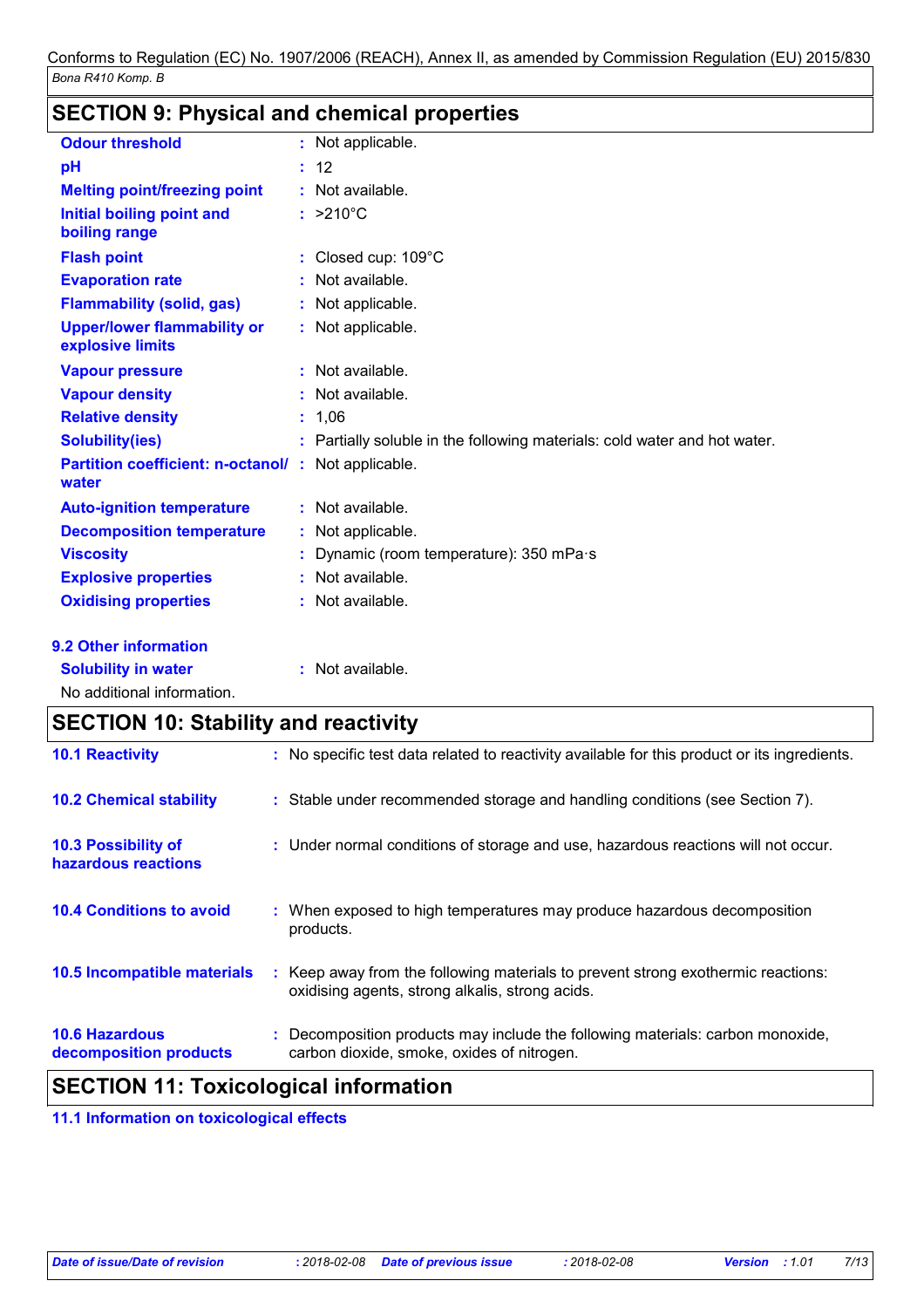# **SECTION 11: Toxicological information**

There are no data available on the mixture itself. The mixture has been assessed following the conventional method of the CLP Regulation (EC) No 1272/2008 and is classified for toxicological properties accordingly. See Sections 2 and 3 for details.

Exposure to component solvent vapour concentrations in excess of the stated occupational exposure limit may result in adverse health effects such as mucous membrane and respiratory system irritation and adverse effects on the kidneys, liver and central nervous system. Symptoms and signs include headache, dizziness, fatigue, muscular weakness, drowsiness and, in extreme cases, loss of consciousness.

Solvents may cause some of the above effects by absorption through the skin. Repeated or prolonged contact with the mixture may cause removal of natural fat from the skin, resulting in non-allergic contact dermatitis and absorption through the skin.

If splashed in the eyes, the liquid may cause irritation and reversible damage.

Ingestion may cause nausea, diarrhea and vomiting.

This takes into account, where known, delayed and immediate effects and also chronic effects of components from short-term and long-term exposure by oral, inhalation and dermal routes of exposure and eye contact.

Contains 3-aminomethyl-3,5,5-trimethylcyclohexylamine. May produce an allergic reaction.

### **Acute toxicity**

| <b>Product/ingredient name</b>                   | <b>Result</b>                 | <b>Species</b> | <b>Dose</b> | <b>Exposure</b>          |
|--------------------------------------------------|-------------------------------|----------------|-------------|--------------------------|
| benzyl alcohol                                   | <b>LC50 Inhalation Vapour</b> | Rat            | >4178 mg/l  | 4 hours                  |
|                                                  | LD50 Dermal                   | Rabbit         | 2000 mg/kg  |                          |
|                                                  | ILD50 Oral                    | Rat            | 1230 mg/kg  | $\overline{\phantom{a}}$ |
| 3-aminomethyl-3,5,<br>5-trimethylcyclohexylamine | LD50 Dermal                   | Rabbit         | 1840 mg/kg  |                          |
|                                                  | LD50 Oral                     | Rat            | 1030 mg/kg  | $\overline{\phantom{a}}$ |

**Conclusion/Summary :** Not available.

### **Acute toxicity estimates**

| <b>Route</b>         | <b>ATE value</b> |  |
|----------------------|------------------|--|
| Oral                 | 1628,6 mg/kg     |  |
| Dermal               | 7446,7 mg/kg     |  |
| Inhalation (vapours) | 18,33 mg/l       |  |

### **Irritation/Corrosion**

| <b>Product/ingredient name</b>                          | <b>Result</b>            | <b>Species</b> | <b>Score</b>             | <b>Exposure</b>            | <b>Observation</b> |
|---------------------------------------------------------|--------------------------|----------------|--------------------------|----------------------------|--------------------|
| benzyl alcohol                                          | Skin - Mild irritant     | Man            |                          | 48 hours 16                |                    |
|                                                         |                          |                |                          | milligrams                 |                    |
|                                                         | Skin - Moderate irritant | Pig            | $\overline{\phantom{a}}$ | 100 Percent                |                    |
|                                                         | Skin - Moderate irritant | Rabbit         | $\overline{\phantom{a}}$ | 24 hours 100<br>milligrams |                    |
| <b>Conclusion/Summary</b>                               | : Not available.         |                |                          |                            |                    |
| <b>Sensitisation</b>                                    |                          |                |                          |                            |                    |
| <b>Conclusion/Summary</b>                               | : Not available.         |                |                          |                            |                    |
| <b>Mutagenicity</b>                                     |                          |                |                          |                            |                    |
| <b>Conclusion/Summary</b>                               | $:$ Not available.       |                |                          |                            |                    |
| <b>Carcinogenicity</b>                                  |                          |                |                          |                            |                    |
| <b>Conclusion/Summary</b>                               | $:$ Not available.       |                |                          |                            |                    |
| <b>Reproductive toxicity</b>                            |                          |                |                          |                            |                    |
| <b>Conclusion/Summary</b>                               | : Not available.         |                |                          |                            |                    |
| <b>Teratogenicity</b>                                   |                          |                |                          |                            |                    |
| <b>Conclusion/Summary</b>                               | : Not available.         |                |                          |                            |                    |
| <b>Specific target organ toxicity (single exposure)</b> |                          |                |                          |                            |                    |
|                                                         |                          |                |                          |                            |                    |

Not available.

**Specific target organ toxicity (repeated exposure)**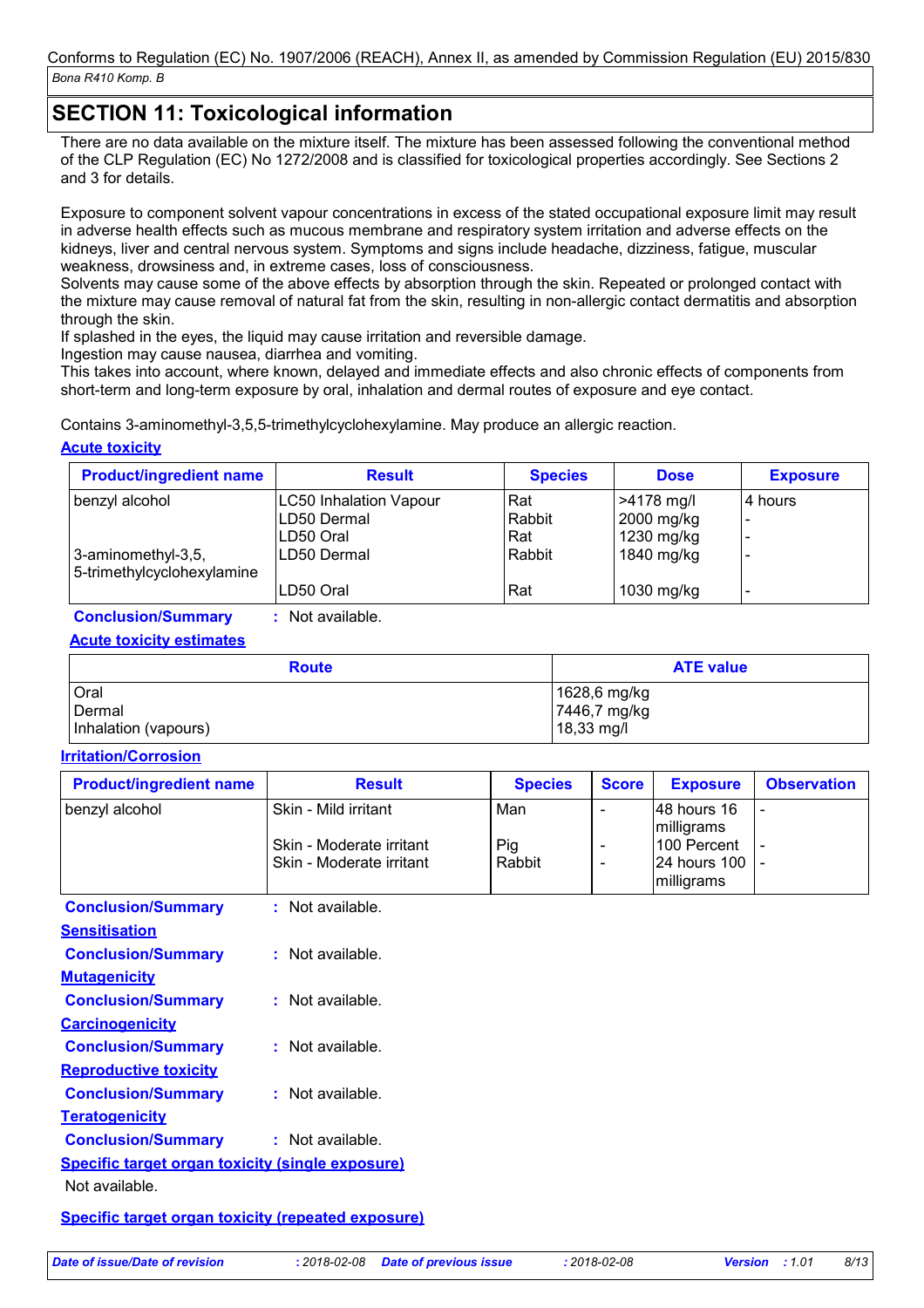### **SECTION 11: Toxicological information**

Not available.

### **Aspiration hazard**

Not available.

**Other information :**

: Not available.

## **SECTION 12: Ecological information**

### **12.1 Toxicity**

There are no data available on the mixture itself. Do not allow to enter drains or watercourses.

The mixture has been assessed following the summation method of the CLP Regulation (EC) No 1272/2008 and is not classified as hazardous to the environment, but contains substance(s) hazardous to the environment. See section 3 for details.

| <b>Product/ingredient name</b>                   | <b>Result</b>                    | <b>Species</b>          | <b>Exposure</b> |
|--------------------------------------------------|----------------------------------|-------------------------|-----------------|
| benzyl alcohol                                   | Acute EC50 770 mg/l              | Algae                   | 72 hours        |
|                                                  | Acute EC50 640 mg/l              | Algae                   | 96 hours        |
|                                                  | Acute EC50 230 mg/l              | Daphnia                 | 48 hours        |
|                                                  | Acute LC50 10 mg/l               | Fish                    | 96 hours        |
|                                                  | Chronic NOEC 310 mg/l            | Algae                   | 72 hours        |
|                                                  | Chronic NOEC 51 mg/l             | Daphnia                 | 21 days         |
| 3-aminomethyl-3,5,<br>5-trimethylcyclohexylamine | Acute EC50 37 mg/l               | Algae                   | 72 hours        |
|                                                  | Acute EC50 > 50 mg/l             | Aquatic plants          | 72 hours        |
|                                                  | Acute EC50 388 mg/l              | Crustaceans             | 48 hours        |
|                                                  | Acute EC50 17,4 mg/l Fresh water | Daphnia - Daphnia magna | 48 hours        |
|                                                  | Acute LC50 110 mg/l              | Fish                    | 96 hours        |

**Conclusion/Summary :** Not available.

### **12.2 Persistence and degradability**

| <b>Conclusion/Summary</b> | Not available. |
|---------------------------|----------------|
|---------------------------|----------------|

| <b>Product/ingredient name</b> | <b>Aquatic half-life</b> | <b>Photolysis</b> | Biodegradability |
|--------------------------------|--------------------------|-------------------|------------------|
| I benzyl alcohol               |                          |                   | l Readilv        |

### **12.3 Bioaccumulative potential**

| <b>Product/ingredient name</b>                                     | <b>LogP</b> <sub>ow</sub> | <b>BCF</b> | <b>Potential</b> |
|--------------------------------------------------------------------|---------------------------|------------|------------------|
| benzyl alcohol<br>3-aminomethyl-3,5,<br>5-trimethylcyclohexylamine | 0,87<br>0,99              |            | l low<br>llow    |

| <b>12.4 Mobility in soil</b>                            |                    |
|---------------------------------------------------------|--------------------|
| <b>Soil/water partition</b><br><b>coefficient (Koc)</b> | $:$ Not available. |
| <b>Mobility</b>                                         | : Not available.   |

|             | 12.5 Results of PBT and vPvB assessment |
|-------------|-----------------------------------------|
| <b>PBT</b>  | : Not applicable.                       |
| <b>vPvB</b> | : Not applicable.                       |

**12.6 Other adverse effects** : No known significant effects or critical hazards.

*Date of issue/Date of revision* **:** *2018-02-08 Date of previous issue : 2018-02-08 Version : 1.01 9/13*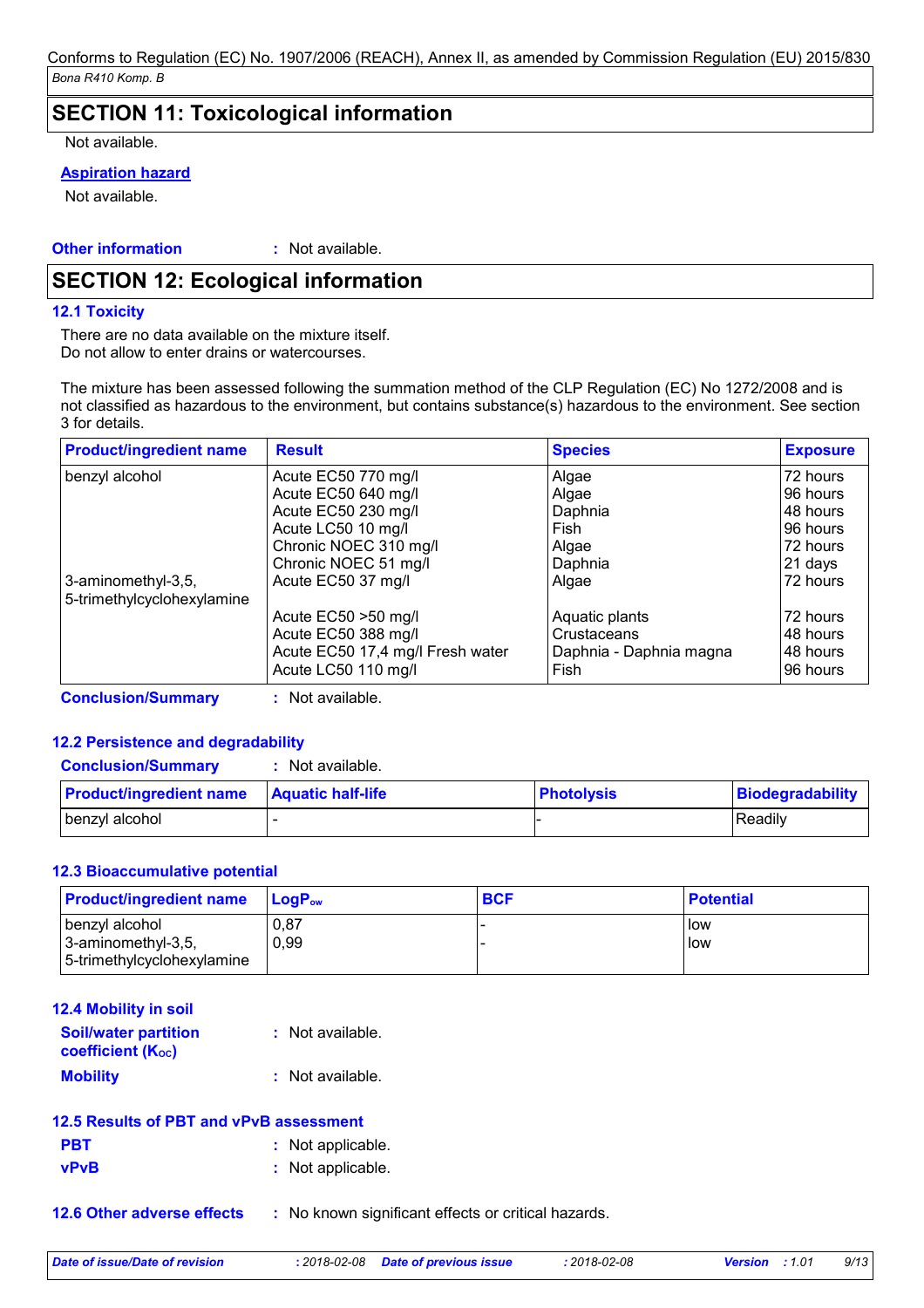### **SECTION 13: Disposal considerations**

The information in this section contains generic advice and guidance. The list of Identified Uses in Section 1 should be consulted for any available use-specific information provided in the Exposure Scenario(s).

### **13.1 Waste treatment methods**

| <b>Product</b>                 |                                                                                                                                                                                                                                                                                                                                                                                                                                                                                                                                                      |
|--------------------------------|------------------------------------------------------------------------------------------------------------------------------------------------------------------------------------------------------------------------------------------------------------------------------------------------------------------------------------------------------------------------------------------------------------------------------------------------------------------------------------------------------------------------------------------------------|
| <b>Methods of disposal</b>     | : The generation of waste should be avoided or minimised wherever possible.<br>Disposal of this product, solutions and any by-products should at all times comply<br>with the requirements of environmental protection and waste disposal legislation<br>and any regional local authority requirements. Dispose of surplus and non-<br>recyclable products via a licensed waste disposal contractor. Waste should not be<br>disposed of untreated to the sewer unless fully compliant with the requirements of<br>all authorities with jurisdiction. |
| <b>Hazardous waste</b>         | $:$ Yes.                                                                                                                                                                                                                                                                                                                                                                                                                                                                                                                                             |
| <b>Disposal considerations</b> | : Do not allow to enter drains or watercourses.<br>Dispose of according to all federal, state and local applicable regulations.<br>If this product is mixed with other wastes, the original waste product code may no<br>longer apply and the appropriate code should be assigned.<br>For further information, contact your local waste authority.                                                                                                                                                                                                   |

### **European waste catalogue (EWC)**

The European Waste Catalogue classification of this product, when disposed of as waste, is:

| <b>Waste code</b>              | <b>Waste designation</b>                                                                                                                                                                                                                                                                                                                                    |
|--------------------------------|-------------------------------------------------------------------------------------------------------------------------------------------------------------------------------------------------------------------------------------------------------------------------------------------------------------------------------------------------------------|
| 108 01 11*                     | waste paint and varnish containing organic solvents or other hazardous substances                                                                                                                                                                                                                                                                           |
| <b>Packaging</b>               |                                                                                                                                                                                                                                                                                                                                                             |
| <b>Methods of disposal</b>     | : The generation of waste should be avoided or minimised wherever possible. Waste<br>packaging should be recycled. Incineration or landfill should only be considered<br>when recycling is not feasible.                                                                                                                                                    |
| <b>Disposal considerations</b> | : Using information provided in this safety data sheet, advice should be obtained from<br>the relevant waste authority on the classification of empty containers.<br>Empty containers must be scrapped or reconditioned.<br>Dispose of containers contaminated by the product in accordance with local or<br>national legal provisions.                     |
| <b>Special precautions</b>     | : This material and its container must be disposed of in a safe way. Care should be<br>taken when handling emptied containers that have not been cleaned or rinsed out.<br>Empty containers or liners may retain some product residues. Avoid dispersal of<br>spilt material and runoff and contact with soil, waterways, drains and sewers.<br>None known. |

# **SECTION 14: Transport information**

|                                           | <b>ADR/RID</b>                                                                             | <b>ADN</b>                    | <b>IMDG</b>                                                                                | <b>IATA</b>                                                                                |
|-------------------------------------------|--------------------------------------------------------------------------------------------|-------------------------------|--------------------------------------------------------------------------------------------|--------------------------------------------------------------------------------------------|
| 14.1 UN number                            | 2735                                                                                       | Not regulated.                | 2735                                                                                       | 2735                                                                                       |
| 14.2 UN proper<br>shipping name           | Amines, liquid,<br>corrosive, n.o.s.<br>(3-aminomethyl-3,5,<br>5-trimethylcyclohexylamine) |                               | Amines, liquid,<br>corrosive, n.o.s.<br>(3-aminomethyl-3,5,<br>5-trimethylcyclohexylamine) | Amines, liquid,<br>corrosive, n.o.s.<br>(3-aminomethyl-3,5,<br>5-trimethylcyclohexylamine) |
| <b>14.3 Transport</b><br>hazard class(es) | 8<br>--                                                                                    |                               | 8                                                                                          | 8                                                                                          |
| 14.4 Packing<br>group                     | Ш                                                                                          |                               | $\mathbf{III}$                                                                             | $\mathbf{III}$                                                                             |
| Date of issue/Date of revision            | $: 2018 - 02 - 08$                                                                         | <b>Date of previous issue</b> | $: 2018 - 02 - 08$                                                                         | :1.01<br>10/13<br><b>Version</b>                                                           |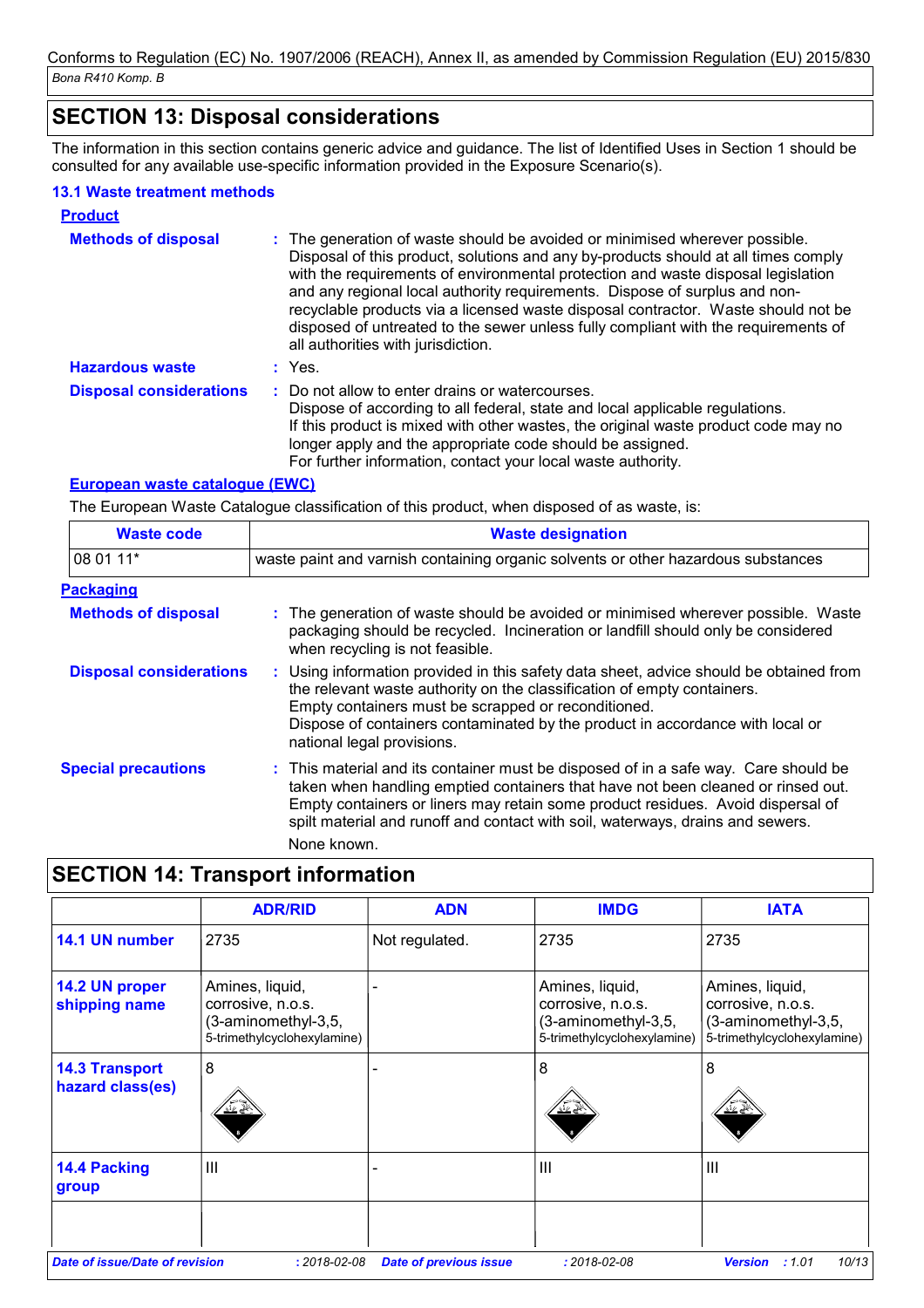|                                         | <b>SECTION 14: Transport information</b> |     |                                                  |     |
|-----------------------------------------|------------------------------------------|-----|--------------------------------------------------|-----|
| 14.5<br><b>Environmental</b><br>hazards | No.                                      | No. | No.                                              | No. |
| <b>Additional</b><br><b>information</b> | <b>Tunnel code</b><br>E                  |     | <b>Emergency</b><br>schedules (EmS)<br>$F-A.S-B$ |     |

**14.6 Special precautions for : Transport within user's premises: always transport in closed containers that are user** upright and secure. Ensure that persons transporting the product know what to do in the event of an accident or spillage.

| <b>14.7 Transport in bulk</b> | : Not applicable. |
|-------------------------------|-------------------|
| according to Annex II of      |                   |

**Marpol and the IBC Code**

### **SECTION 15: Regulatory information**

**15.1 Safety, health and environmental regulations/legislation specific for the substance or mixture**

**EU Regulation (EC) No. 1907/2006 (REACH)**

### **Annex XIV - List of substances subject to authorisation**

**Annex XIV**

None of the components are listed.

**Substances of very high concern**

None of the components are listed.

| <b>Annex XVII - Restrictions</b> | : Not applicable. |
|----------------------------------|-------------------|
| on the manufacture,              |                   |
| placing on the market            |                   |
| and use of certain               |                   |
| dangerous substances,            |                   |
| mixtures and articles            |                   |
| <b>Other EU regulations</b>      |                   |

**VOC :** Not available.

- **VOC for Ready-for-Use :** Not applicable.
- **Mixture**

**Europe inventory :** Not determined.

**Ozone depleting substances (1005/2009/EU)**

Not listed.

### **Prior Informed Consent (PIC) (649/2012/EU)** Not listed.

### **Seveso Directive**

This product is not controlled under the Seveso Directive.

### **National regulations**

**Industrial use <b>:** The information contained in this safety data sheet does not constitute the user's own assessment of workplace risks, as required by other health and safety legislation. The provisions of the national health and safety at work regulations apply to the use of this product at work.

**International regulations**

**Chemical Weapon Convention List Schedules I, II & III Chemicals**

Not listed.

### **Montreal Protocol (Annexes A, B, C, E)**

Not listed.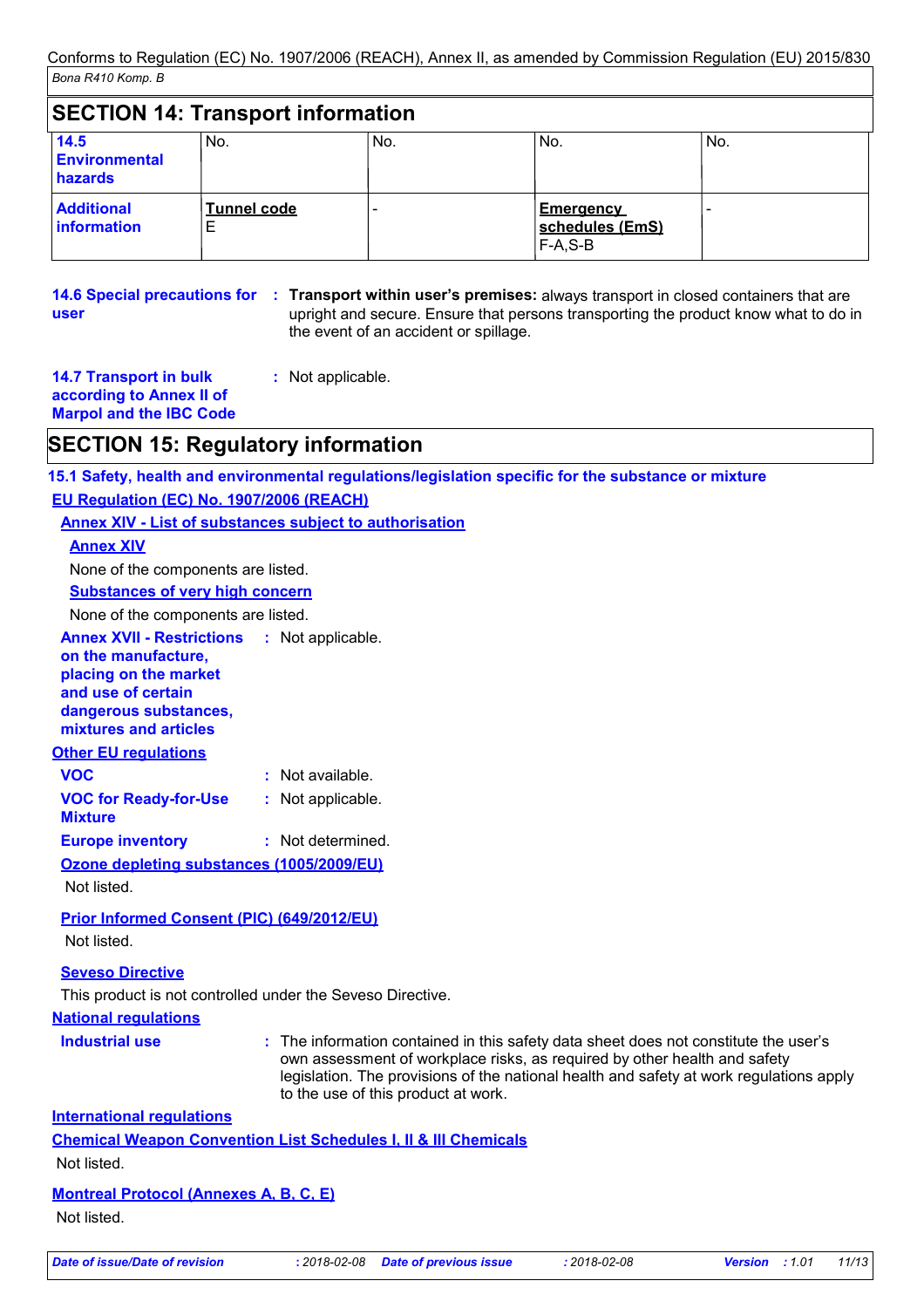|                                                         | <b>SECTION 15: Regulatory information</b>                                          |
|---------------------------------------------------------|------------------------------------------------------------------------------------|
|                                                         | <b>Stockholm Convention on Persistent Organic Pollutants</b>                       |
| Not listed.                                             |                                                                                    |
| Not listed.                                             | <b>Rotterdam Convention on Prior Informed Consent (PIC)</b>                        |
| Not listed.                                             | <b>UNECE Aarhus Protocol on POPs and Heavy Metals</b>                              |
| <b>International lists</b><br><b>National inventory</b> |                                                                                    |
| <b>Australia</b>                                        | : Not determined.                                                                  |
| <b>Canada</b>                                           | All components are listed or exempted.                                             |
| <b>China</b>                                            | Not determined.                                                                    |
| <b>Japan</b>                                            | Japan inventory (ENCS): Not determined.<br>Japan inventory (ISHL): Not determined. |
| <b>Malaysia</b>                                         | Not determined.                                                                    |
| <b>New Zealand</b>                                      | Not determined.                                                                    |
| <b>Philippines</b>                                      | Not determined.                                                                    |
| <b>Republic of Korea</b>                                | Not determined.                                                                    |
| <b>Taiwan</b>                                           | Not determined.                                                                    |
| <b>Turkey</b>                                           | Not determined.                                                                    |
| <b>United States</b>                                    | : All components are listed or exempted.                                           |
| <b>15.2 Chemical safety</b><br>assessment               | : No Chemical Safety Assessment has been carried out.                              |

### **SECTION 16: Other information**

| <b>CEPE code</b>                     | : 1                                                                                                                                                                                                                                                                                                                                                                                                                                                |
|--------------------------------------|----------------------------------------------------------------------------------------------------------------------------------------------------------------------------------------------------------------------------------------------------------------------------------------------------------------------------------------------------------------------------------------------------------------------------------------------------|
| $\mathbb{Z}$                         | Indicates information that has changed from previously issued version.                                                                                                                                                                                                                                                                                                                                                                             |
| <b>Abbreviations and</b><br>acronyms | $:$ ATE = Acute Toxicity Estimate<br>CLP = Classification, Labelling and Packaging Regulation [Regulation (EC) No.<br>1272/2008]<br>DMEL = Derived Minimal Effect Level<br>DNEL = Derived No Effect Level<br>EUH statement = CLP-specific Hazard statement<br>PBT = Persistent, Bioaccumulative and Toxic<br>PNEC = Predicted No Effect Concentration<br><b>RRN = REACH Registration Number</b><br>vPvB = Very Persistent and Very Bioaccumulative |

### **Procedure used to derive the classification according to Regulation (EC) No. 1272/2008 [CLP/GHS]**

| <b>Classification</b> | <b>Justification</b>  |
|-----------------------|-----------------------|
| Acute Tox. 4, H302    | Calculation method    |
| Acute Tox. 4, H332    | Calculation method    |
| Skin Corr. 1, H314    | On basis of test data |
| Eye Dam. 1, H318      | On basis of test data |
| Skin Sens. 1, H317    | Calculation method    |

### **Full text of abbreviated H statements**